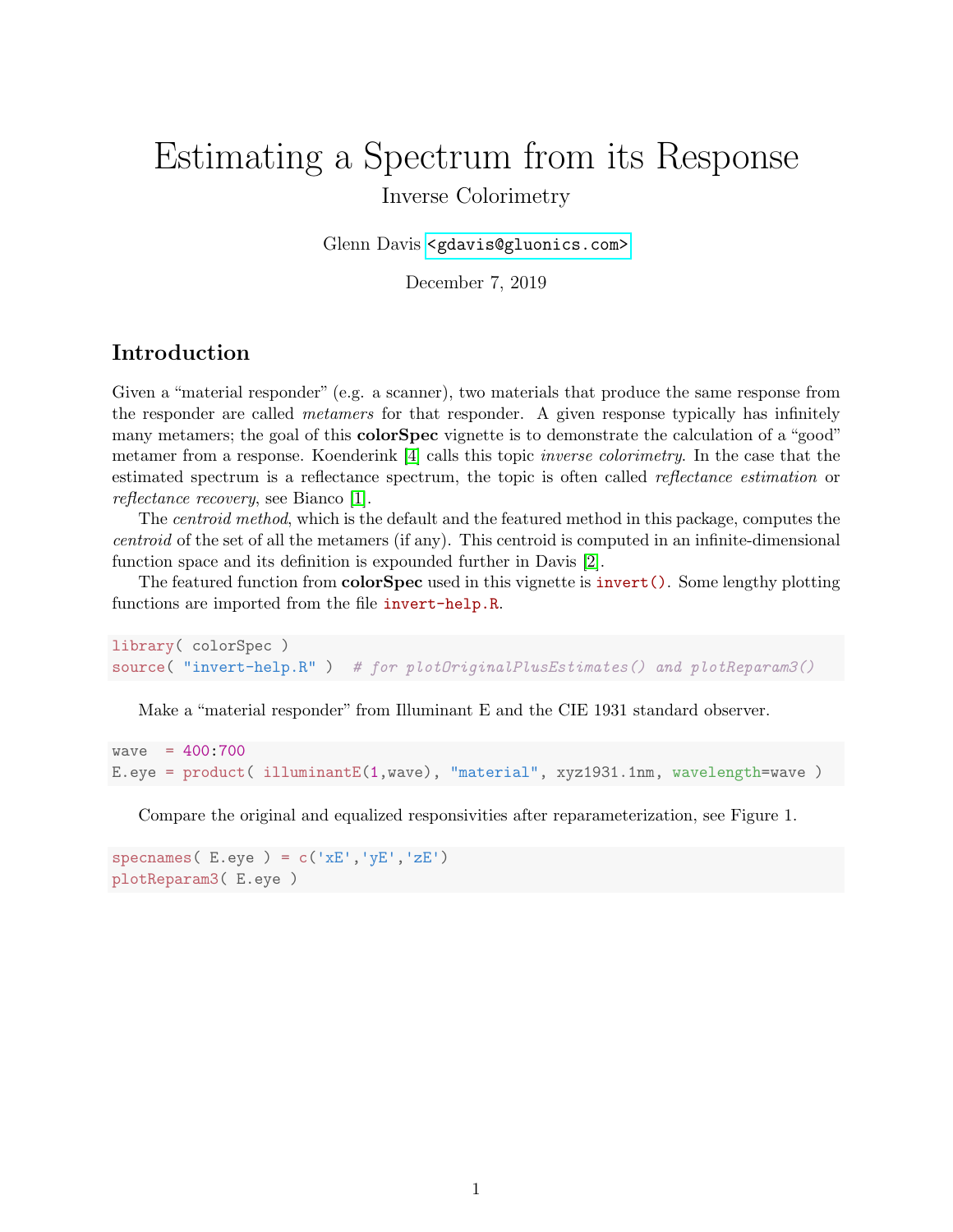

Figure 1: (a) the original responsivities of 'E.eye', and their sum. (b) the reparameterization to interval [0,1]. (c) the equalized responsivities, and their sum.

# 1 Comparison of Unequalized and Equalized Responsivities - Centroid Method

For the centroid method both unequalized and equalized versions are available. For the equalized version, a perfectly neutral reflectance spectrum is estimated exactly (up to numerical precision).

Read reflectances from the standard NCSU collection, Vrhel [\[9\]](#page-11-0), and select a subset of 6.

```
NCSU = readSpectra( system.file( 'extdata/objects/NCSU.txt', package='colorSpec' ) )
NCSU6 = resample( subset( NCSU, c(18,32,54,62,142,170) ), wave=wave )
```
Compute responses (XYZ) for these 6 and then estimate spectra from the responses.

```
XYZ = product( NCSU6, E.eye, wavelength=wave )
est.eq = invert( E.eye, XYZ, method='centroid', alpha=1 )
est.uneq = invert( E.eye, XYZ, method='centroid', alpha=NULL )
```
Compare the original spectra, and the spectra estimated from the responses, see Figure 2.

plotOriginalPlusEstimates( list(NCSU6,est.eq,est.uneq), ymax=0.9 )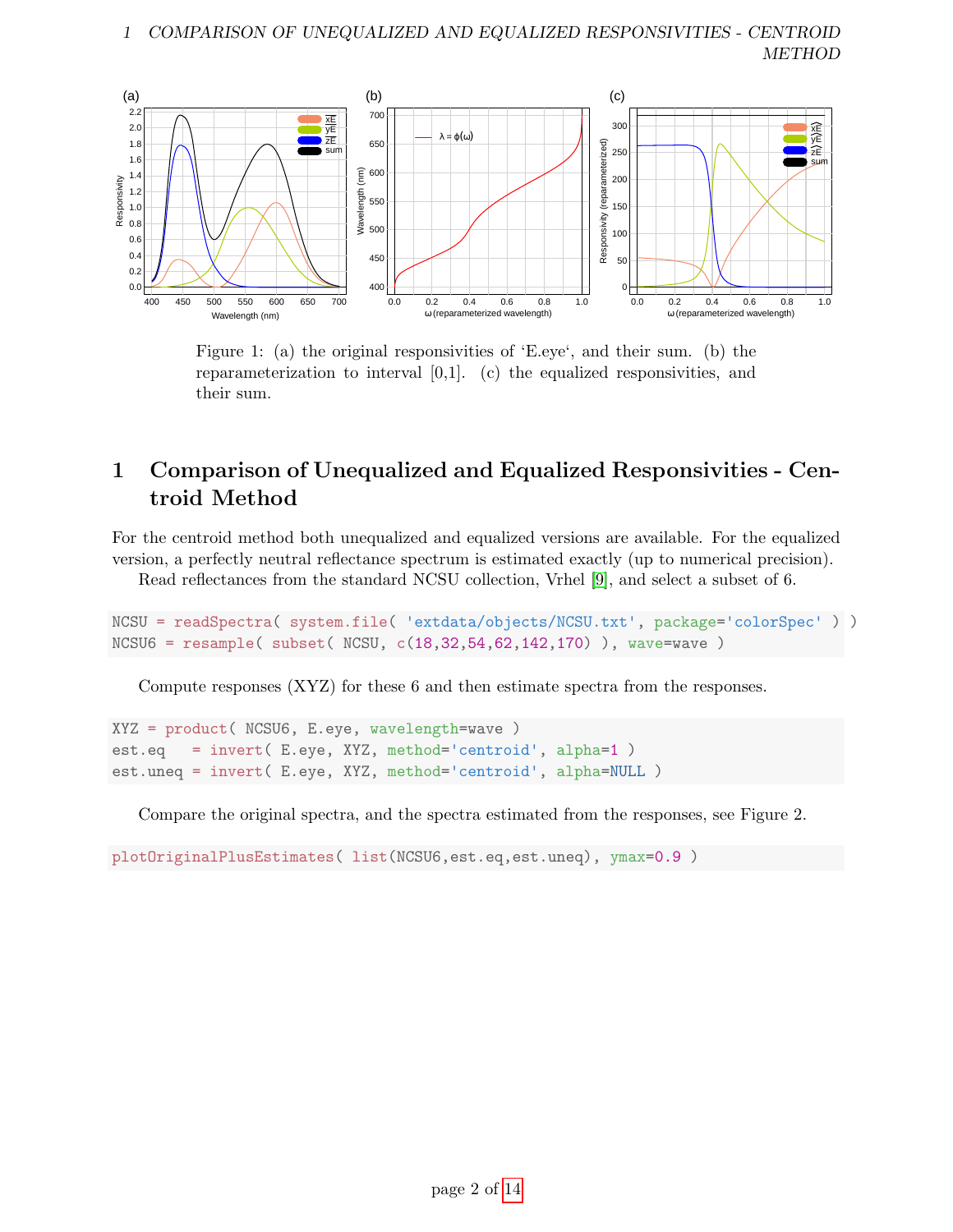

Figure 2: The original reflectance spectrum is solid linestyle; the equalized estimate is dashed; and the unequalized estimate is dotted. Both estimates use the centroid method.

Note that the unequalized (dotted) estimates have 2 artifacts: undulations and tending to 0.5 at both ends. The undulations are especially noticeable for 170 Cotton cloth – Light gray. The equalized estimates (dashed) suppress the undulations and now both ends tend to flatten.

## 2 Comparison of Centroid and Hawkyard Methods

The Hawkyard method is explained in Hawkyard [\[3\]](#page-10-3) and Bianco [\[1\]](#page-10-1). As in the centroid method, both unequalized and equalized versions are available. Compare the equalized verions of both methods, see Figure 3.

```
est.c = invert( E.eye, XYZ, method='centroid', alpha=1 )
est.h = invert( E.eye, XYZ, method='Hawkyard', alpha=1 )
plotOriginalPlusEstimates( list(NCSU6,est.c,est.h) )
```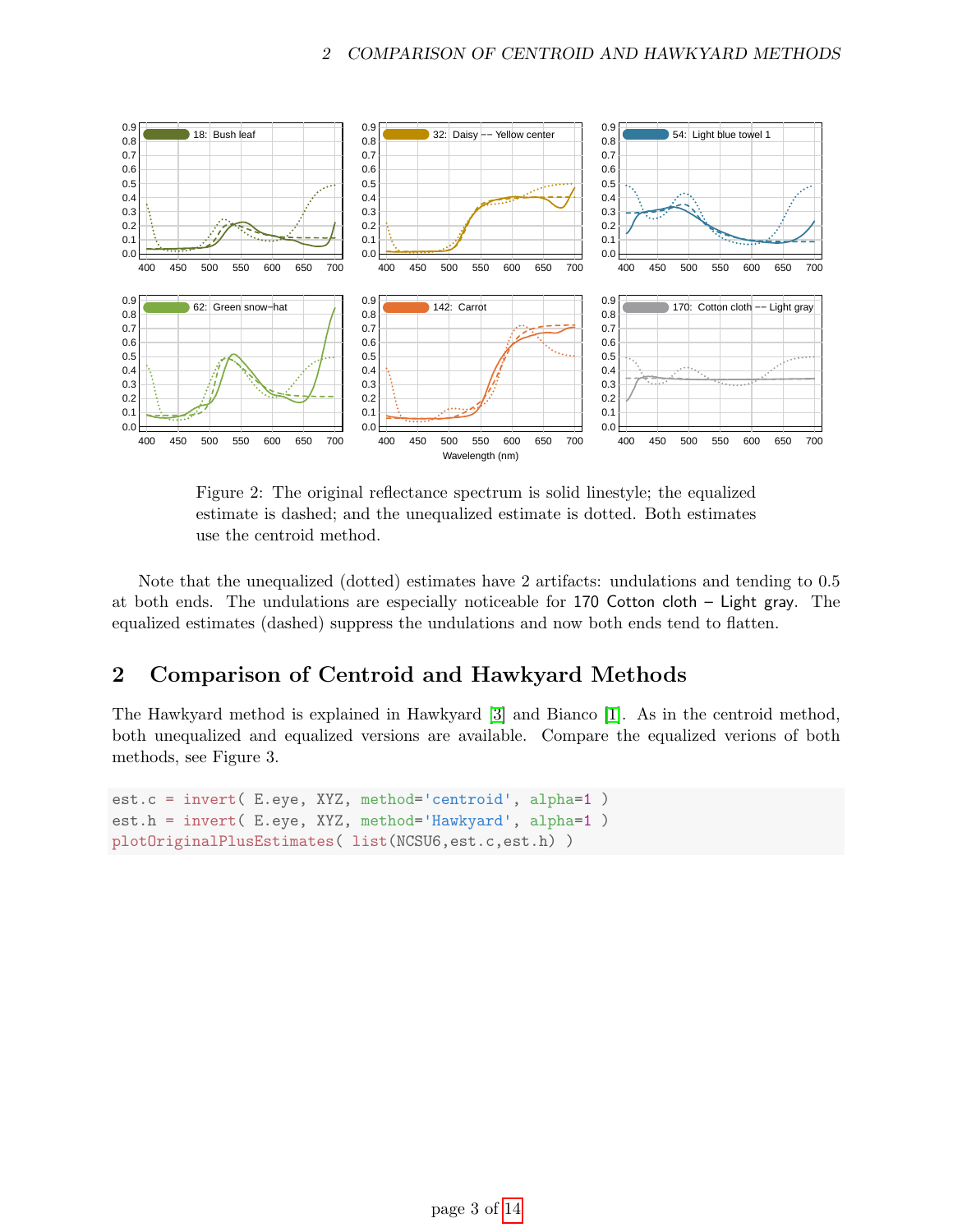

Figure 3: The original reflectance spectrum is solid linestyle; the centroid estimate is dashed; and the Hawkyard estimate is dotted. Both estimates are equalized, and the illuminant is E.

The estimates are similar, but note that for 142 Carrot the Hawkyard estimate (dotted) was negative near 500nm and had to be clamped. For this material, the Hawkyard estimate is not metameric to the original spectrum.

### 3 Near Optimal Colors - Centroid Method

An *optimal color* (*Optimalfarbe*) is generated by a reflectance spectrum that only takes 2 values - 0 and 1. The centroid method cannot invert an optimal color; the numerical iteration fails to converge. But it can invert near -optimal colors. In this section all spectra take the 2 reflectance values - 0.01 and 0.99.

The first group is the near-edge colors (Kantenfarben) that have exactly one transition. See Figure 4. The estimates are good, except when the reflectance is concentrated near the ends, where the responsivity of the eye is low.

```
lambda = c(-Inf,450, -Inf,500, -Inf,550, 650,Inf, 600,Inf, 550,Inf )
nearedge = rectangularMaterial( lambda, 0.98, wave ) # chromatic amplitude = 0.98
XYZ = product( nearedge, E.eye, wavelength=wave )
est.c = invert( E.eye, XYZ, method='centroid' )
# range( extradata(est.c)festim.precis ) # est.cfestim.precis also works
plotOriginalPlusEstimates( list(nearedge,est.c), ymax=1.1 )
```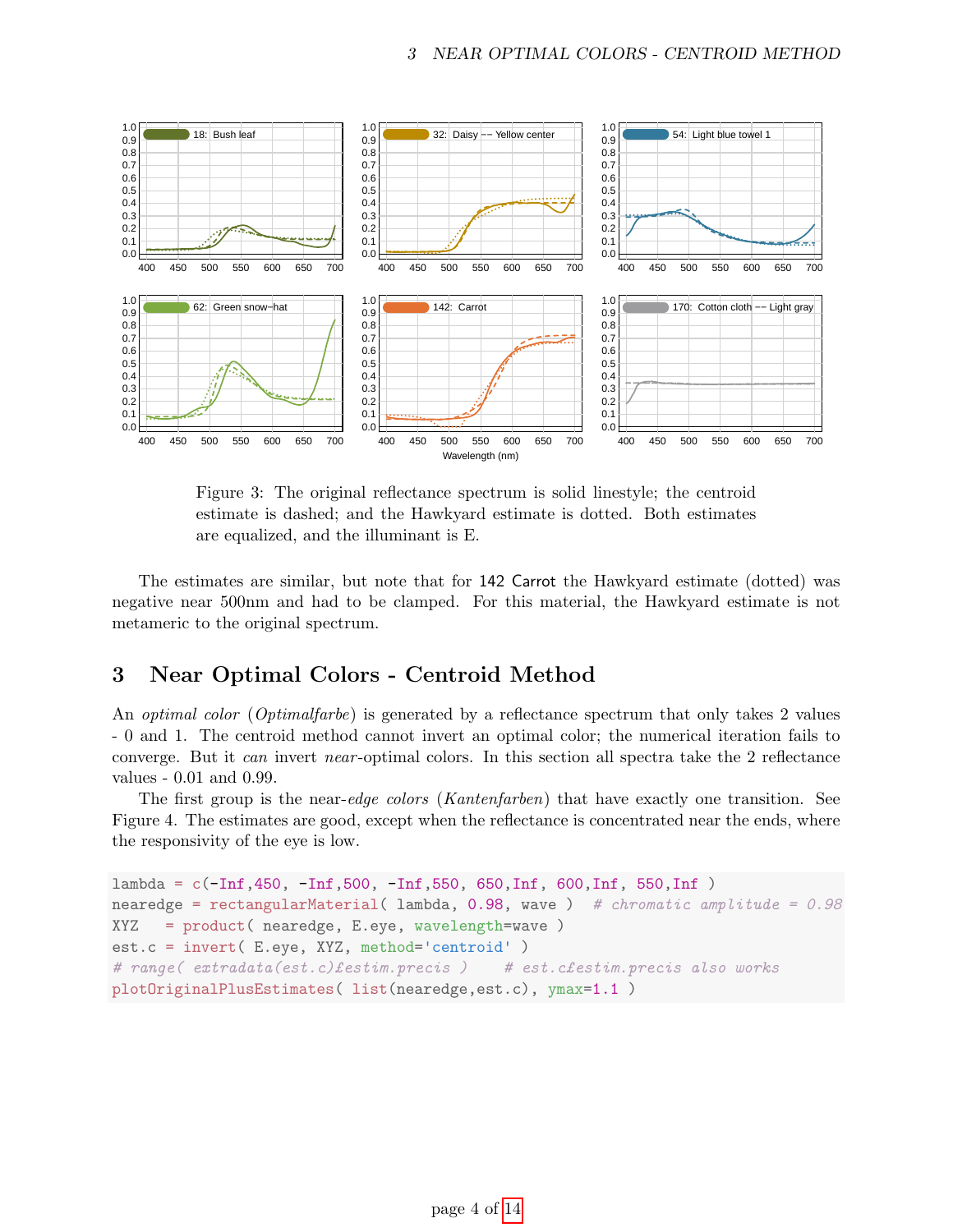

Figure 4: The original reflectance spectrum is solid linestyle, and the centroid estimate is dashed. The light source is Illuminant E.

The next group is the near-optimals with exactly two transitions; in [\[10\]](#page-11-1) these are called the Schrödinger colors because they were studied by Schrödinger  $[8]$ .

```
lambda = c(600, 450, 650, 500, 450, 500, 500, 550, 550, 600, 600, 650)lambda = c( lambda, 500,525, 525,550, 550,575 )
nearschro = rectangularMaterial( lambda, 0.98, wave ) # chromatic amplitude = 0.98
XYZ = product( nearschro, E.eye, wavelength=wave )
est.c = invert( E.eye, XYZ, method='centroid' )
# range( extradata(est.c)£estim.precis ) # est.c£estim.precis also works
plotOriginalPlusEstimates( list(nearschro,est.c), ymax=1.1, mfrow=c(3,3) )
```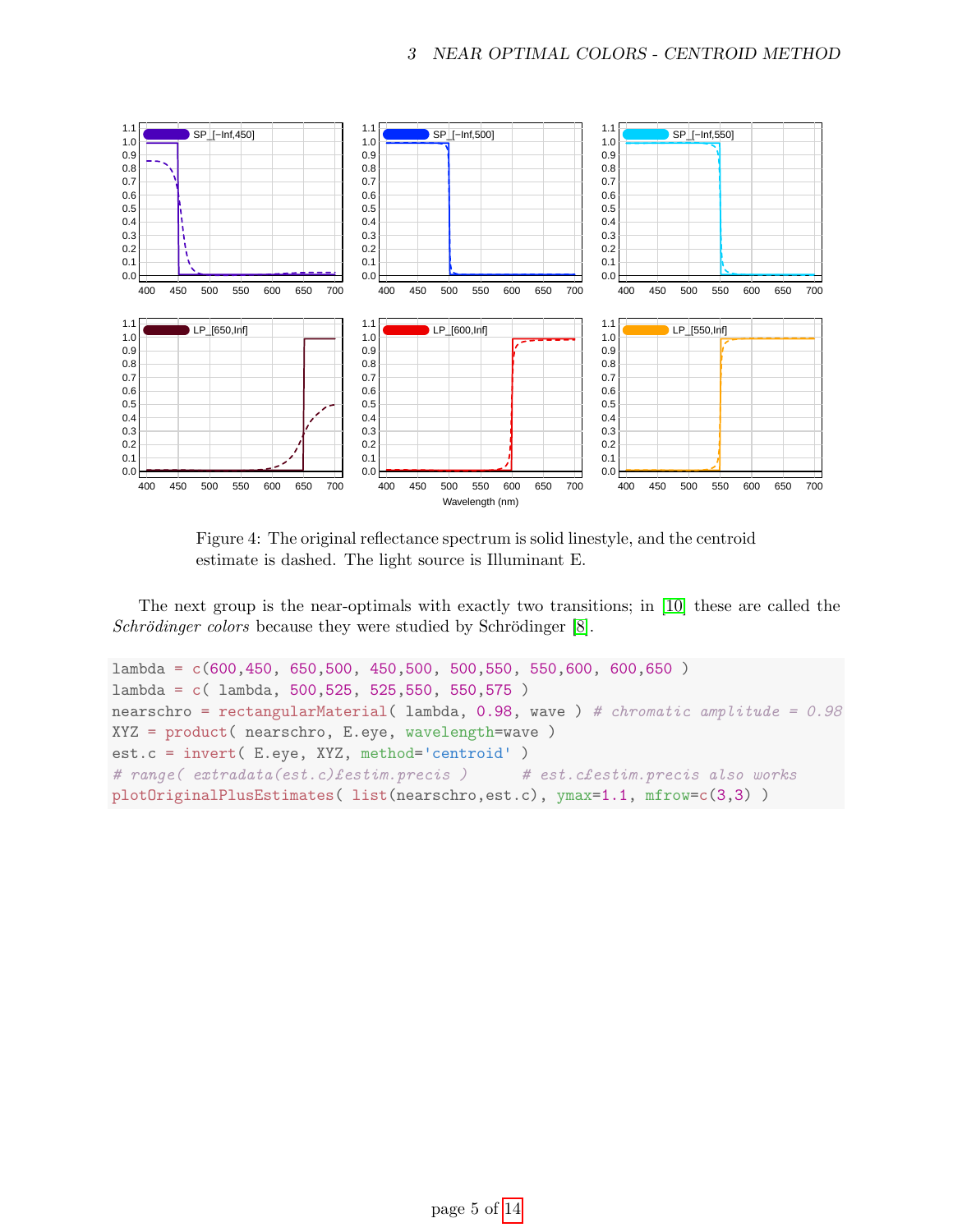

Figure 5: The original reflectance spectrum is solid linestyle; the centroid estimate is dashed. The light source is Illuminant E.

See Figure 5. The method is now clearly having trouble with these extreme spectra. It does best in the region around 500nm where the discrimination of the responsivities is the best, see Figure 1.

#### 4 Fluorescent Light Source

Now we turn from perfectly constant Illuminant E to a fluorescent illuminant, which is as spiky as you can get. Make a "material responder" from Illuminant F10 and the CIE 1931 standard observer. Compare the original and equalized responsivities

```
F10.eye = product( subset(Fs.5nm,'F10'), "material", xyz1931.1nm, wavelength=wave )
specnames(F10.\text{eye}) = c('xF10','yF10','zF10')
plotReparam3( F10.eye )
```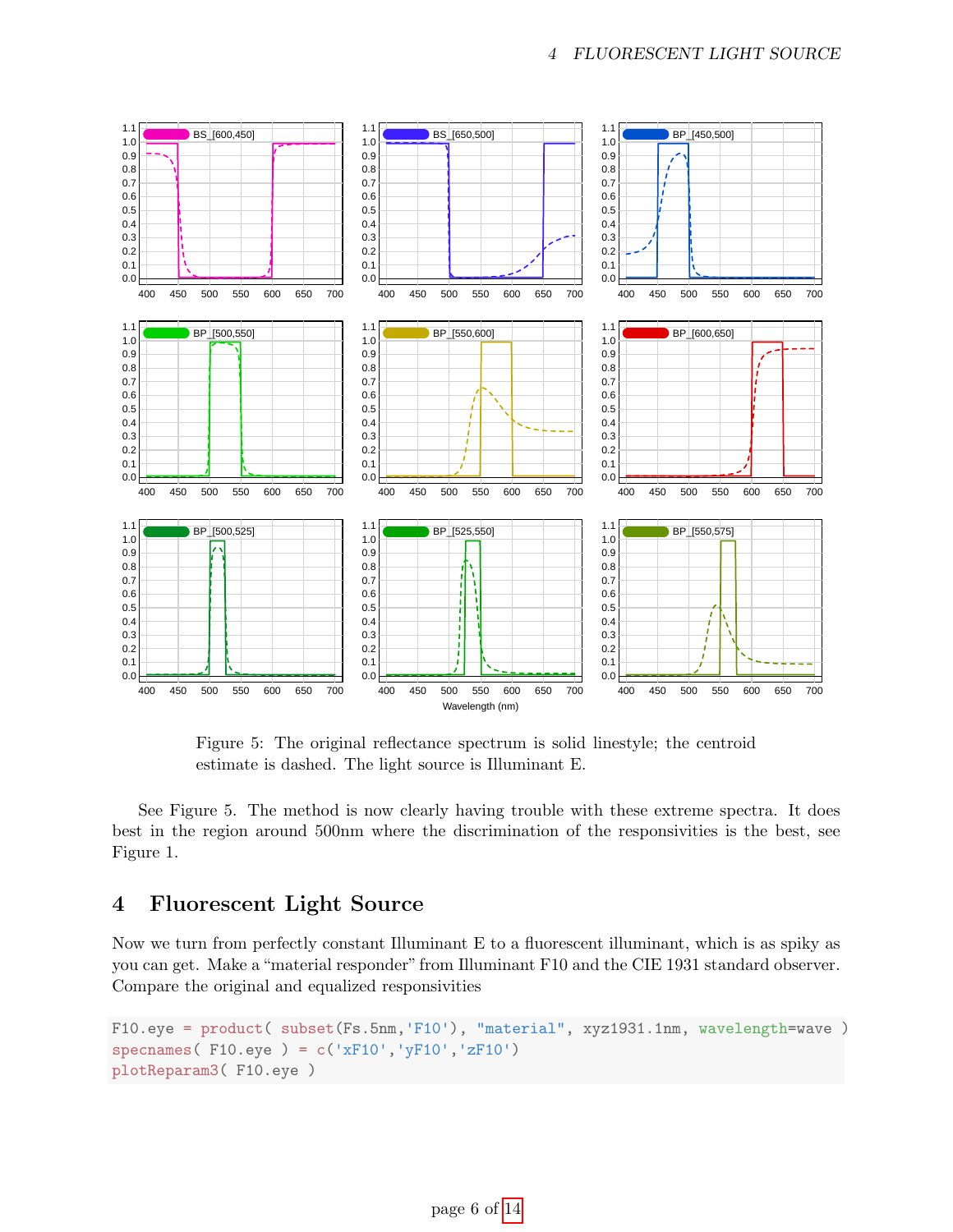

Figure 6: (a) the original responsivities of 'F10.eye', and their sum. (b) the reparameterization to interval  $[0,1]$ . (c) the equalized responsivities, and their sum.

Because the spectrum of F10 is so spiky, the equalized responsivities are much more irregular than they were for Illuminant E, compare with Figure 2. Now compute the XYZ responses, and compare the original spectra, and the spectra estimated from the responses.

```
XYZ = product( NCSU6, F10.eye, wavelength=wave )
est.eq = invert( F10.eye, XYZ, method='centroid', alpha=1 )
# range( extradata(est.eq) festim.precis ) # est.eq festim.precis also works
plotOriginalPlusEstimates( list(NCSU6,est.eq), ymax=0.9 )
```


Figure 7: The original reflectance spectrum is solid linestyle, and the equalized estimate is dashed. The light source is Illuminant F10.

Despite the irregularities in the equalized responsivities, there is enough cancellation in the linear combinations that the estimated spectra are not that irregular; compare with Figure 3.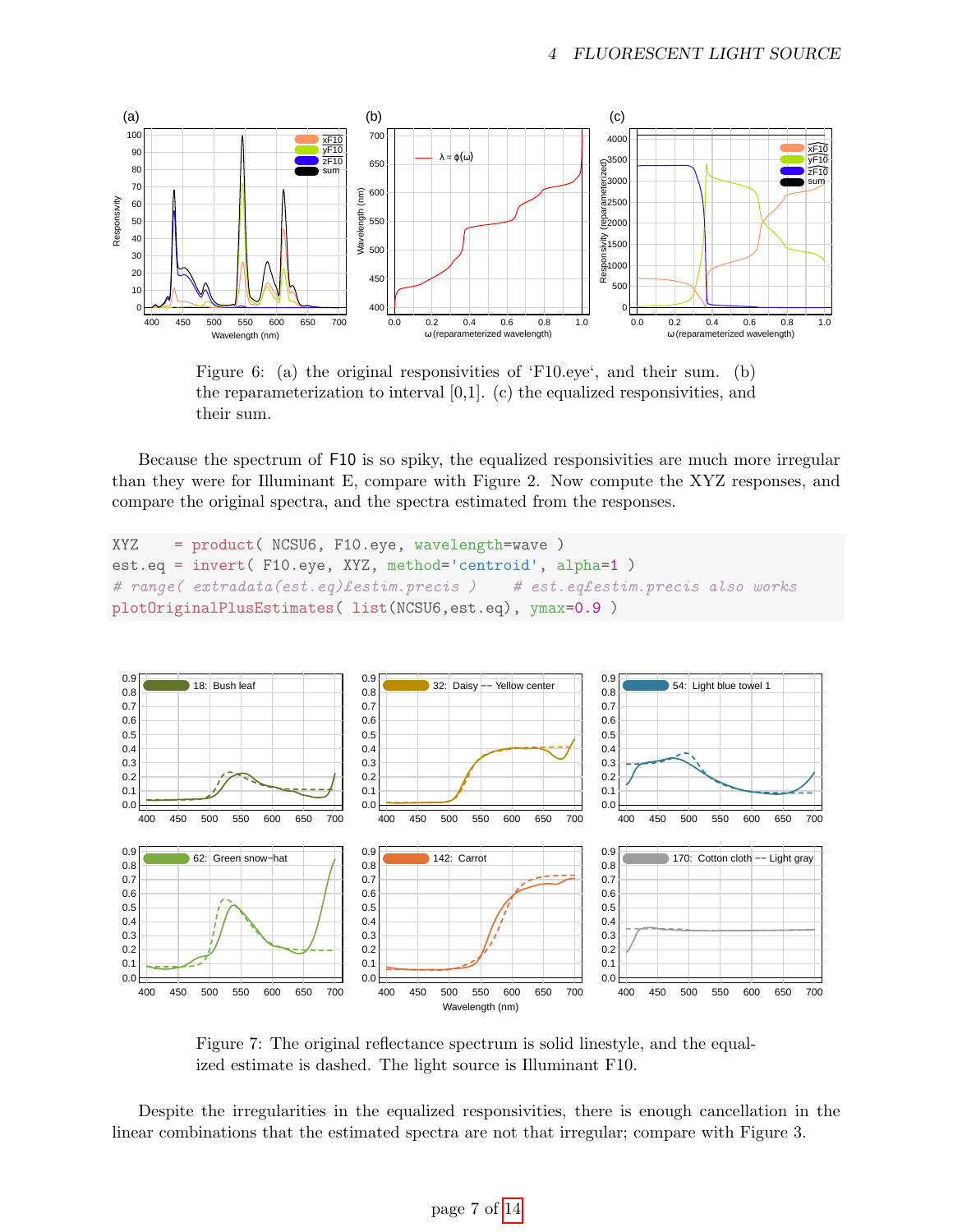## 5 An Electronic Camera

Now we turn from the 1931 Standard Observer to an electronic camera. Make a "material responder" from Illuminant E and the Flea2.RGB camera. Compare the original and equalized responsivities

```
E.Flea2 = product( illuminantE(1,wave), "material", Flea2.RGB, wavelength=wave )
specnames(E.Flea2) = c('rE', 'gE', 'bE')plotReparam3( E.Flea2 )
```


Figure 8: (a) the original responsivities of E.Flea2, and their sum. (b) the reparameterization to interval  $[0,1]$ . (c) the equalized responsivities, and their sum.

Compute the RGB responses, and compare the original spectra and the spectra estimated from the responses, see Figure 9. The results are comparable to those with a human eye, see Figure 3.

```
RGB = product( NCSU6, E.Flea2, wavelength=wave )
est.eq = invert( E.Flea2, RGB, method='centroid', alpha=1 )
# range( extradata(est.eq)festim.precis ) # est.eqfestim.precis also works
plotOriginalPlusEstimates( list(NCSU6,est.eq), ymax=0.9 )
```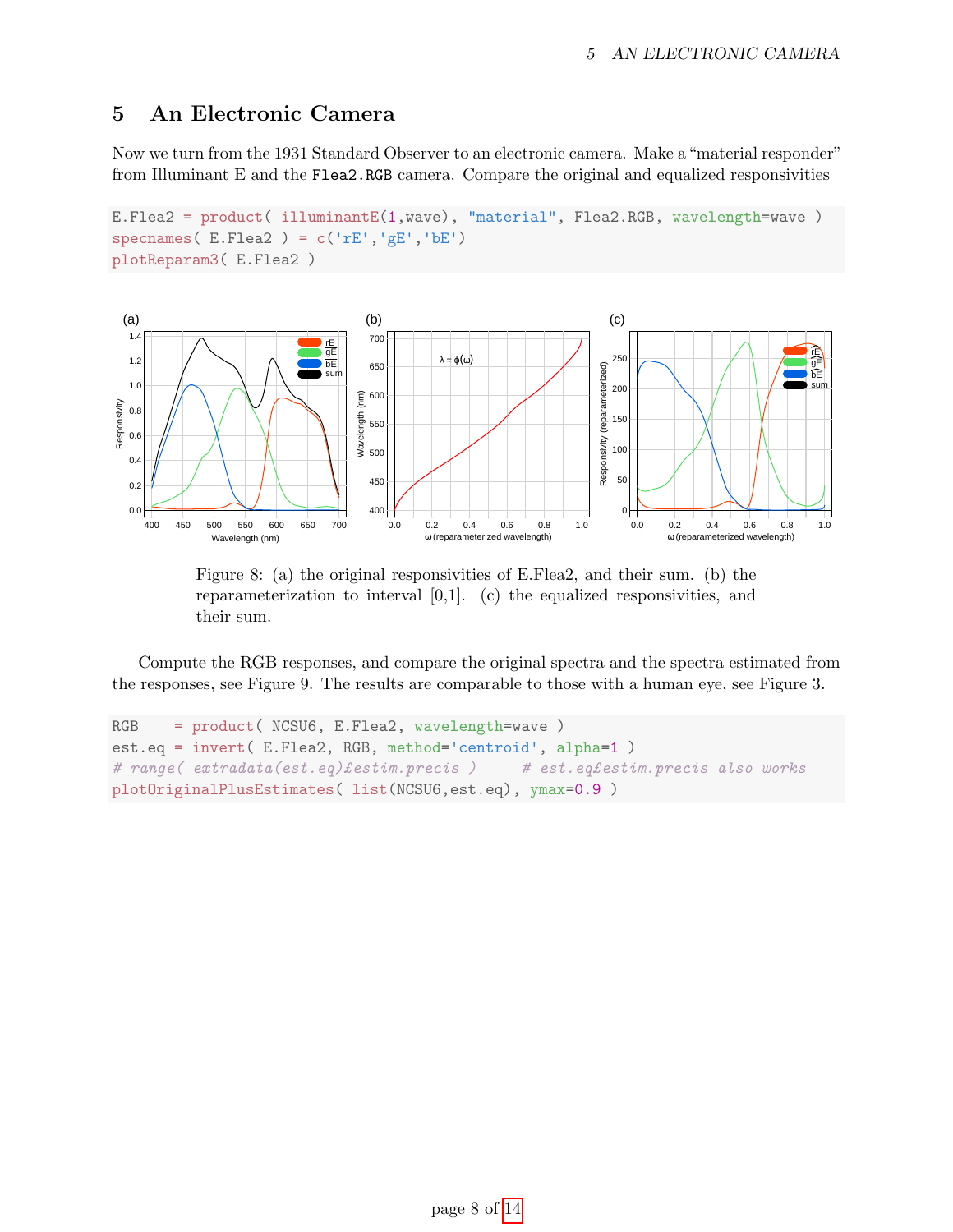

Figure 9: The original reflectance spectrum is solid linestyle; the equalized estimate is dashed. The light source is Illuminant E, and the camera is a Flea2.

Now we turn to techniques for improving the accuracy of the estimate. One classical technique is to keep the same camera, and add more light sources. Here, we will add Illuminant A, which has lots of energy at long wavelengths, and also add a black body radiator with a temperature of 9000 K, which has lots of energy at short wavelengths. There are now 9 responsivities, see Figure 10.

```
A.Flea2 = product( A.1nm, "material", Flea2.RGB, wavelength=wave )
specnames(A.Flea2) = c('rA','gA','bA')
P.Flea2 = product( planckSpectra(9000), "material", Flea2.RGB, wavelength=wave )
specnames(P.Flea2) = c('rP', 'gP', 'bP')PEA.Flea2 = bind( P.Flea2, E.Flea2, A.Flea2 )
plotReparam3( PEA.Flea2 )
```


Figure 10: (a) the original responsivities of 'E.flea', and their sum. (b) the reparameterization to interval  $[0,1]$ . (c) the equalized responsivities using 3 different light sources, and their sum.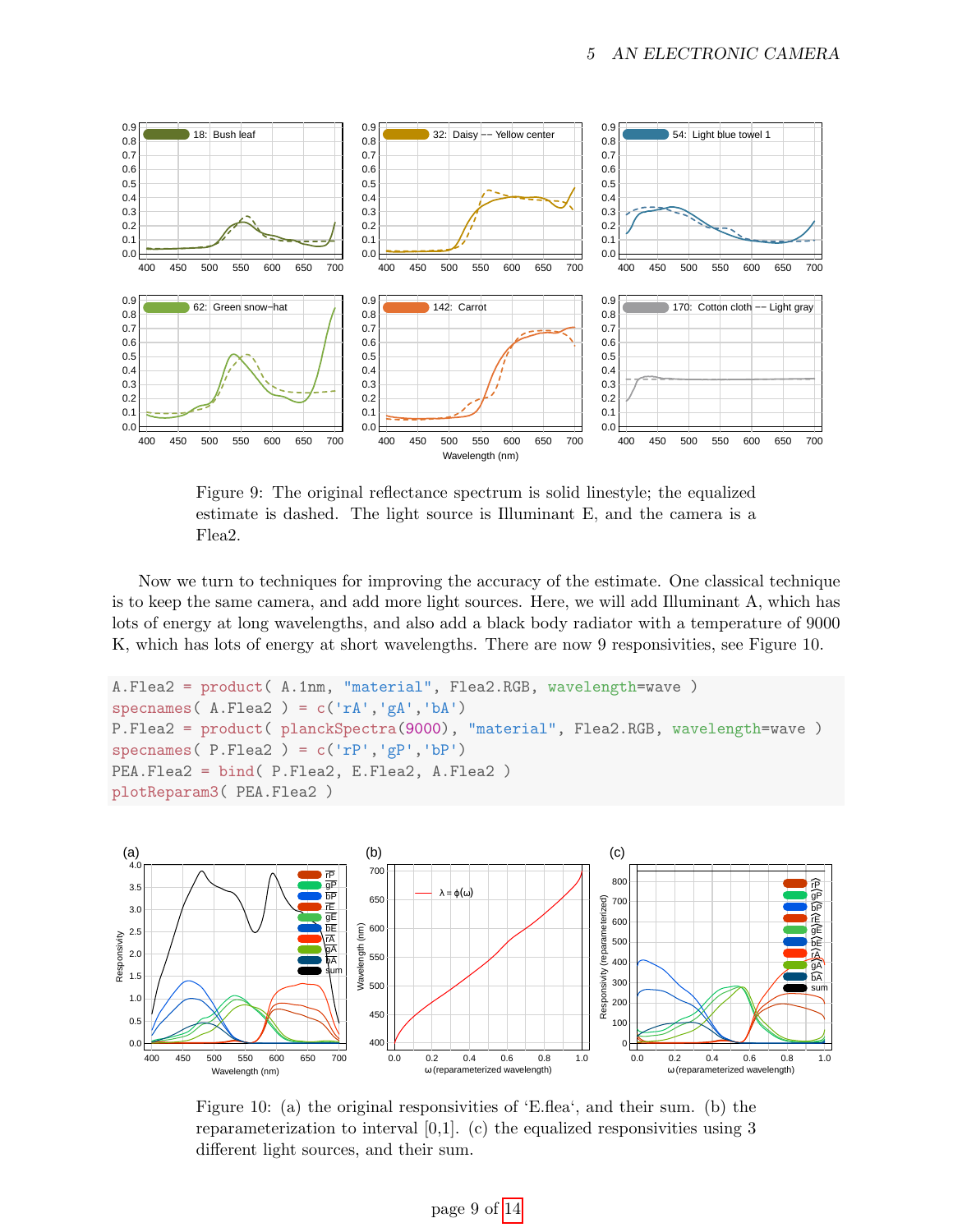Compute the responses, and compare the original spectra and the spectra estimated from the responses. Note that each response is now a 9-vector instead of a 3-vector. See Figure 11.

```
response = product( NCSU6, PEA.Flea2, wavelength=wave )
est.eq = invert( PEA.Flea2, response, method='centroid', alpha=1 )
# range( extradata(est.eq)£estim.precis ) # est.eq£estim.precis also works
plotOriginalPlusEstimates( list(NCSU6,est.eq), ymax=0.9 )
```


Figure 11: The original reflectance spectrum is solid linestyle; the equalized estimate is dashed. This estimate uses 3 different light sources.

The accuracy of all materials is now improved over Figure 9, except for 170 Cotton cloth – Light gray, which now has some undulations. It appears that the extra accuracy in matching the dip below 425nm has introduced these undulations. There's a trade-off - oh well.

#### 6 Estimating Light Sources

The centroid method also works for estimating light sources, but the mathematics is now different because there is no upper limit constraint on the energy spectrum of light. Create an arbitrary sequence of light spectra with increasing correlated color temperature (CCT), and then estimate the spectra from the XYZ response.

```
eye = resample( xyz1931.1nm, wave )
spec = planckSpectra( c(3000, 4000), wave )spec = bind( spec, daylightSpectra( c(5000, 6504, 9000), wave )spec = bind( spec, planckSpectra( 11000, wave ) )
XYZ = product( spec, eye )
est.c = invert( eye, XYZ )
plotOriginalPlusEstimates( list(spec,est.c), mfrow=c(2,3), ymax=NA )
```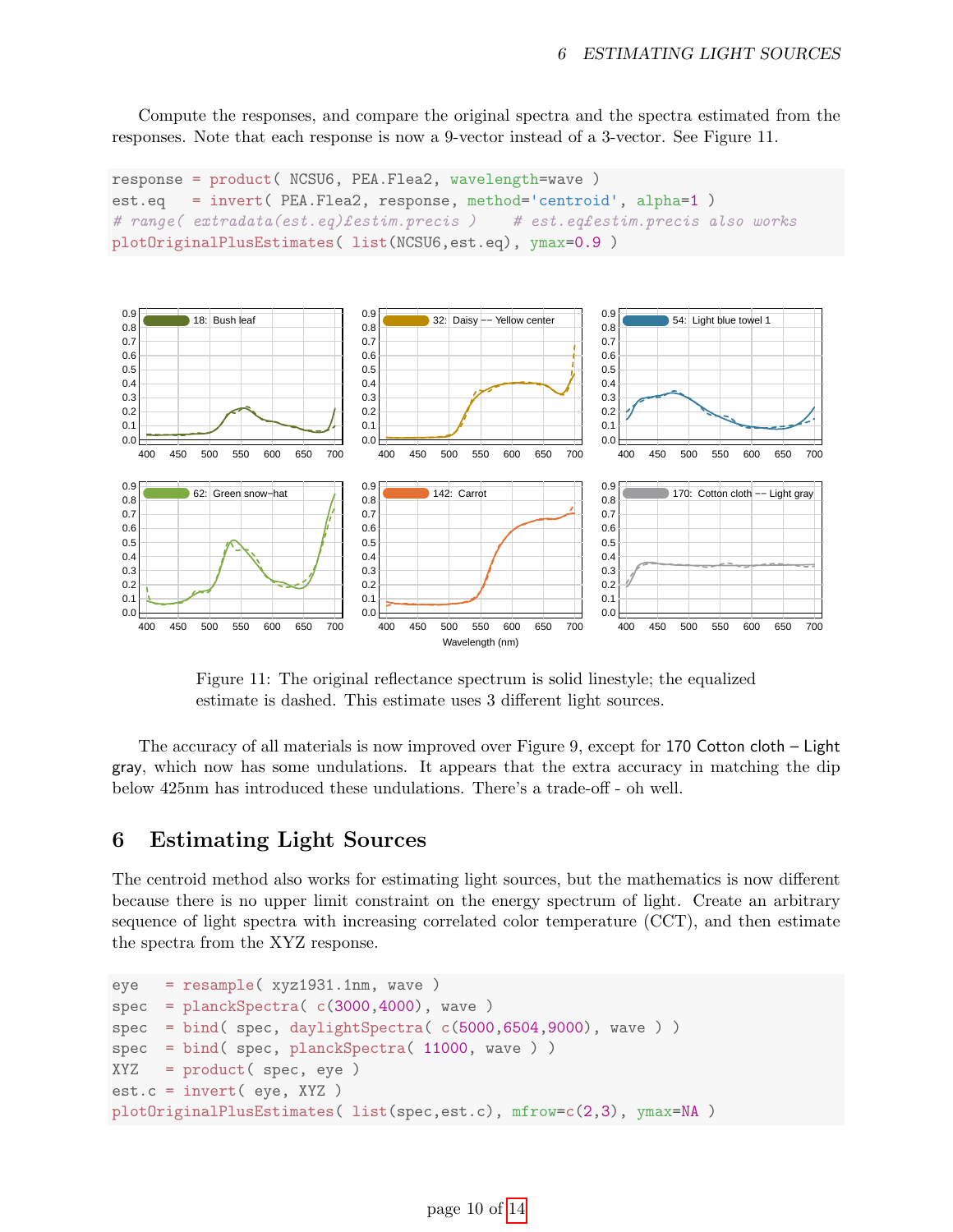

Figure 12: (a) the original responsivities of the standard observer 'eye', and their sum. (b) the reparameterization to interval  $[0,1]$ . (c) the equalized responsivities, and their sum.

These estimates are quite poor. They tend to flatten out at the ends, while the originals do not. Moreover, there are some XYZ vectors for which the centroid method does not work at all; for more on this see Appendix A and [\[2\]](#page-10-2) Section 13. I see little practical value in this type of inversion.

#### References

- <span id="page-10-1"></span>[1] Simone Bianco. Reflectance spectra recovery from tristimulus values by adaptive estimation with metameric shape correction. Journal of the Optical Society of America A,  $27(8):1868-1877$ ,  $2010$ . [https://www.osapublishing.org/josaa/abstract.cfm?uri=](https://www.osapublishing.org/josaa/abstract.cfm?uri=josaa-27-8-1868) [josaa-27-8-1868](https://www.osapublishing.org/josaa/abstract.cfm?uri=josaa-27-8-1868).
- <span id="page-10-2"></span>[2] Glenn Davis. A Centroid for Sections of a Cube in a Function Space, with application to Colorimetry. ArXiv e-prints, November 2018. <https://arxiv.org/abs/1811.00990>.
- <span id="page-10-3"></span>[3] C J Hawkyard. Synthetic reflectance curves by additive mixing. Journal of the Society of Dyers and Colourists, 109(10):323–329, 1993. [https://onlinelibrary.wiley.com/doi/abs/](https://onlinelibrary.wiley.com/doi/abs/10.1111/j.1478-4408.1993.tb01507.x) [10.1111/j.1478-4408.1993.tb01507.x](https://onlinelibrary.wiley.com/doi/abs/10.1111/j.1478-4408.1993.tb01507.x).
- <span id="page-10-0"></span>[4] J.J. Koenderink. *Color for the Sciences*. MIT Press, 2010.
- <span id="page-10-5"></span>[5] Alexander Logvinenko. The colour cone. Journal of the Optical Society of America  $A$ ,  $32(2):314-322$ ,  $2015$ . [https://www.osapublishing.org/josaa/abstract.cfm?uri=](https://www.osapublishing.org/josaa/abstract.cfm?uri=josaa-32-2-314) [josaa-32-2-314](https://www.osapublishing.org/josaa/abstract.cfm?uri=josaa-32-2-314).
- <span id="page-10-4"></span>[6] Alexander D. Logvinenko. An object-color space. Journal of Vision, 9(11):5, 2009. [https:](https://jov.arvojournals.org/article.aspx?articleid=2203976) [//jov.arvojournals.org/article.aspx?articleid=2203976](https://jov.arvojournals.org/article.aspx?articleid=2203976).
- <span id="page-10-6"></span>[7] Johannes Meng, Florian Simon, Johannes Hanika, and Carsten Dachsbacher. Physically meaningful rendering using tristimulus colours. Computer Graphics Forum, 34(4):31–40, 2015. <https://onlinelibrary.wiley.com/doi/abs/10.1111/cgf.12676>.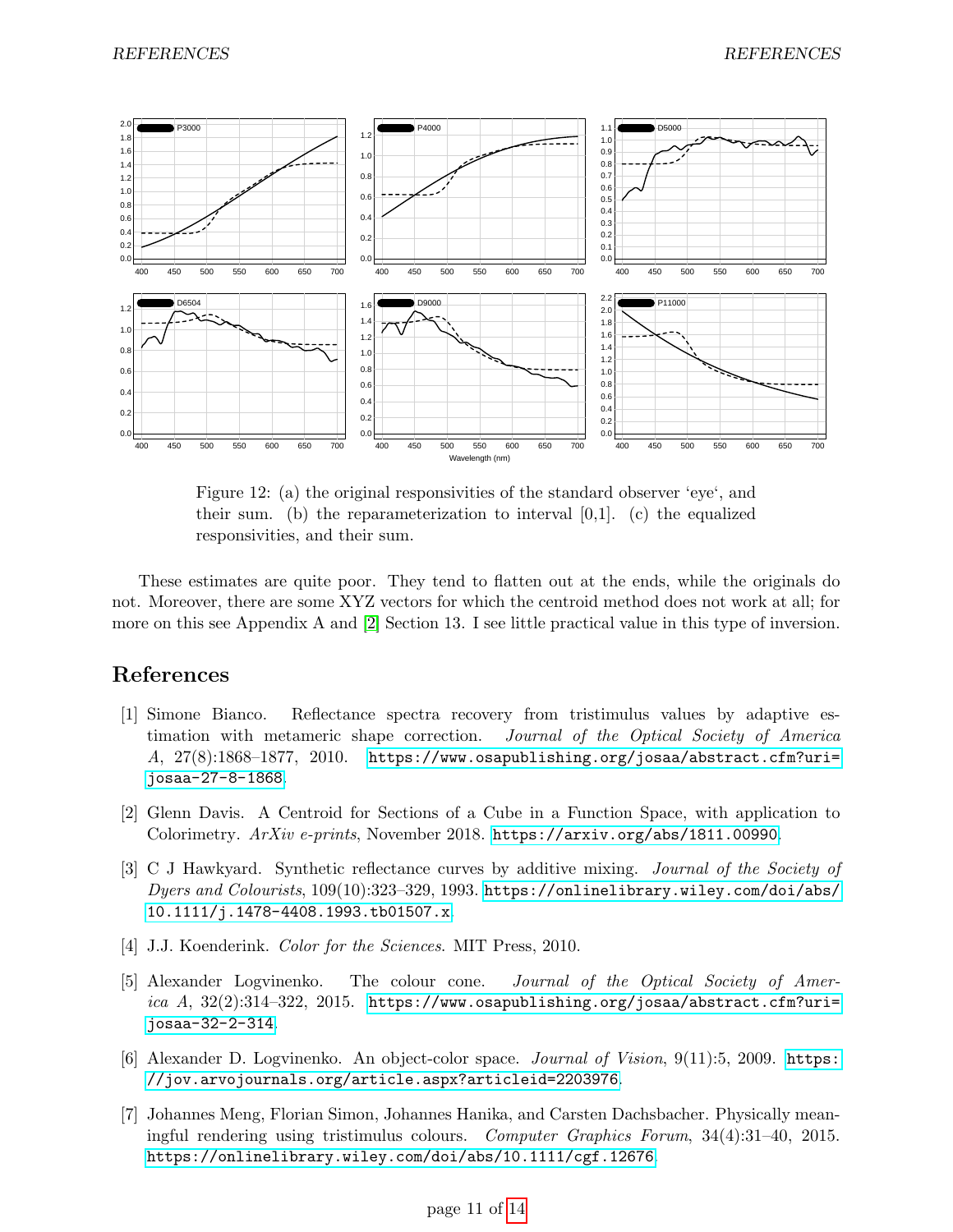- <span id="page-11-2"></span>[8] Erwin Schrödinger. Theorie der pigmente von größter leuchtkraft. Annalen der Physik, 367(15):603–622, 1920.
- <span id="page-11-0"></span>[9] Michael J. Vrhel, Ron Gershon, and Lawrence S. Iwan. Measurement and analysis of object reflectance spectra. Color Research & Application,  $19(1):4-9$ , 1994.
- <span id="page-11-1"></span>[10] West, G. and Brill, M. H. Conditions under which Schrödinger object colors are optimal. Journal of the Optical Society of America, 73:1223–1225, 1983.

## Appendix A - Inverse Colorimetry

This appendix is a formal mathematical view of *inverse colorimetry*. Let  $Q^{\infty}$  be the space of all (measurable) functions from the interval  $[\lambda_1, \lambda_2]$  to [0, 1]. Each function in  $Q^{\infty}$  corresponds to the reflectance function of a material. A "material responder" is a linear operator  $\Lambda: Q^{\infty} \to \mathbb{R}^3$ , where points in  $\mathbb{R}^3$  are tristimulus responses. Define  $Z := \Lambda(Q^{\infty}); Z$  is a compact convex body - the object color solid (Rösch Farbkörper). Points in the boundary  $\partial Z$  correspond to optimal colors (*Optimalfarben*). Non-optimal colors correspond to points in the interior int(*Z*). The centroid method for spectral reflectance estimation is a continuous function  $\gamma : \text{int}(Z) \to \text{int}(Q^{\infty})$  so that

the composition  $\stackrel{\gamma}{\to} \text{int}(Q^{\infty})$ is the identity on  $\text{int}(Z)$ .

Whenever  $\Lambda \circ \gamma = \mathrm{id}_{\mathrm{int}(Z)}$ ,  $\gamma$  is said to be a *right-inverse for*  $\Lambda$  (or a *section of*  $\Lambda$ ). Note that  $\gamma$  is not defined for optimal colors in  $\partial Z$ . For more details on  $\gamma$ , see Davis [\[2\]](#page-10-2). There are many other possible right-inverses. Assuming that  $\Lambda$  has the property that every optimal color comes from a spectrum with  $\leq 2$  transitions (jumps), Alexander Logvinenko has constructed a right-inverse that is defined on all of Z (including  $\partial Z$ ) and whose image is a 3D space of step functions (the *rectangle color atlas*) that is the same for every such  $\Lambda$ , see [\[6\]](#page-10-4).

There is a similar situation for a "light responder" except that the domain  $Q^{\infty}$  is replaced by the non-negative orthant  $L^1_+$ , which is all integrable functions from the interval  $[\lambda_1, \lambda_2]$  to  $[0, \infty)$ . Each function in  $L^1_+$  represents the spectrum of a source of light. The image  $C := \Lambda(L^1_+)$  is now an unbounded convex cone, see Logvinenko [\[5\]](#page-10-5). But in this unbounded case the centroid method right-inverse cannot be defined on all of  $C$ , but only on a proper subset of  $C$ . For more about this situation see Davis [\[2\]](#page-10-2) Section 13.

## Appendix B - The Macbeth ColorChecker™

In Figure 7 of the supplemental information of Meng et. al. [\[7\]](#page-10-6) is a full page of spectral estimates for the Macbeth ColorChecker. Figure 13 is an imitation of their Figure 7 (although the 24 original reflectances seem to be a little different).

```
path = system.file( 'extdata/targets/CC_Avg30_spectrum_CGATS.txt', package='colorSpec' )
MacbethCC = readSpectra( path, wavelength=wave )
MacbethCC = subset( MacbethCC, c( 21:24, 17:20, 13:16, 9:12, 5:8, 1:4 ) )
XYZ = product( MacbethCC, E.eye, wavelength=wave )
est.eq = invert( E.eye, XYZ, method='centroid', alpha=1 )
plotOriginalPlusEstimates( list(MacbethCC,est.eq), ymax=NA, mfrow=c(6,4) )
```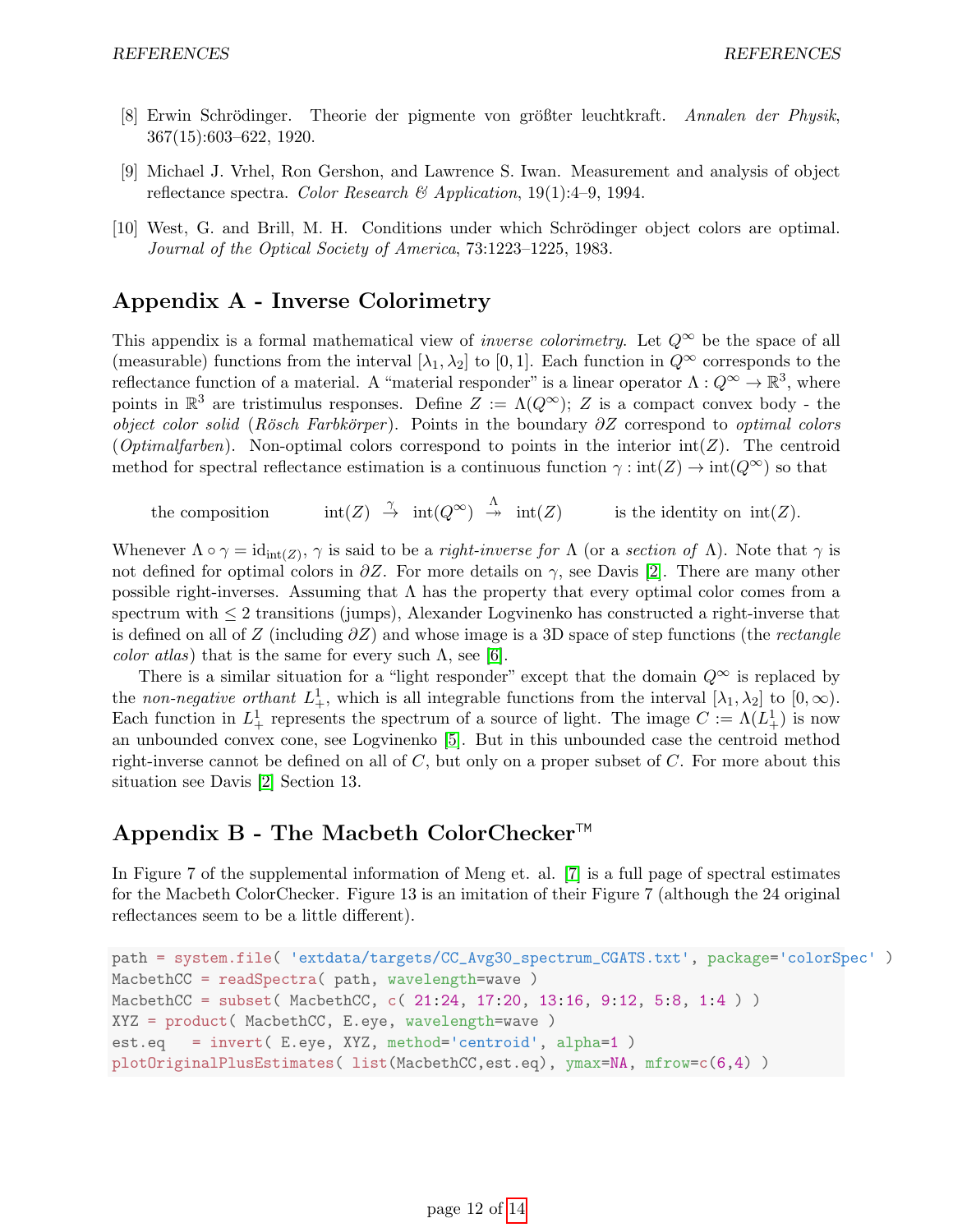

Figure 13: The original reflectance spectrum is solid linestyle; the estimate is dashed. In each plot the two spectra are metameric for Illuminant E.